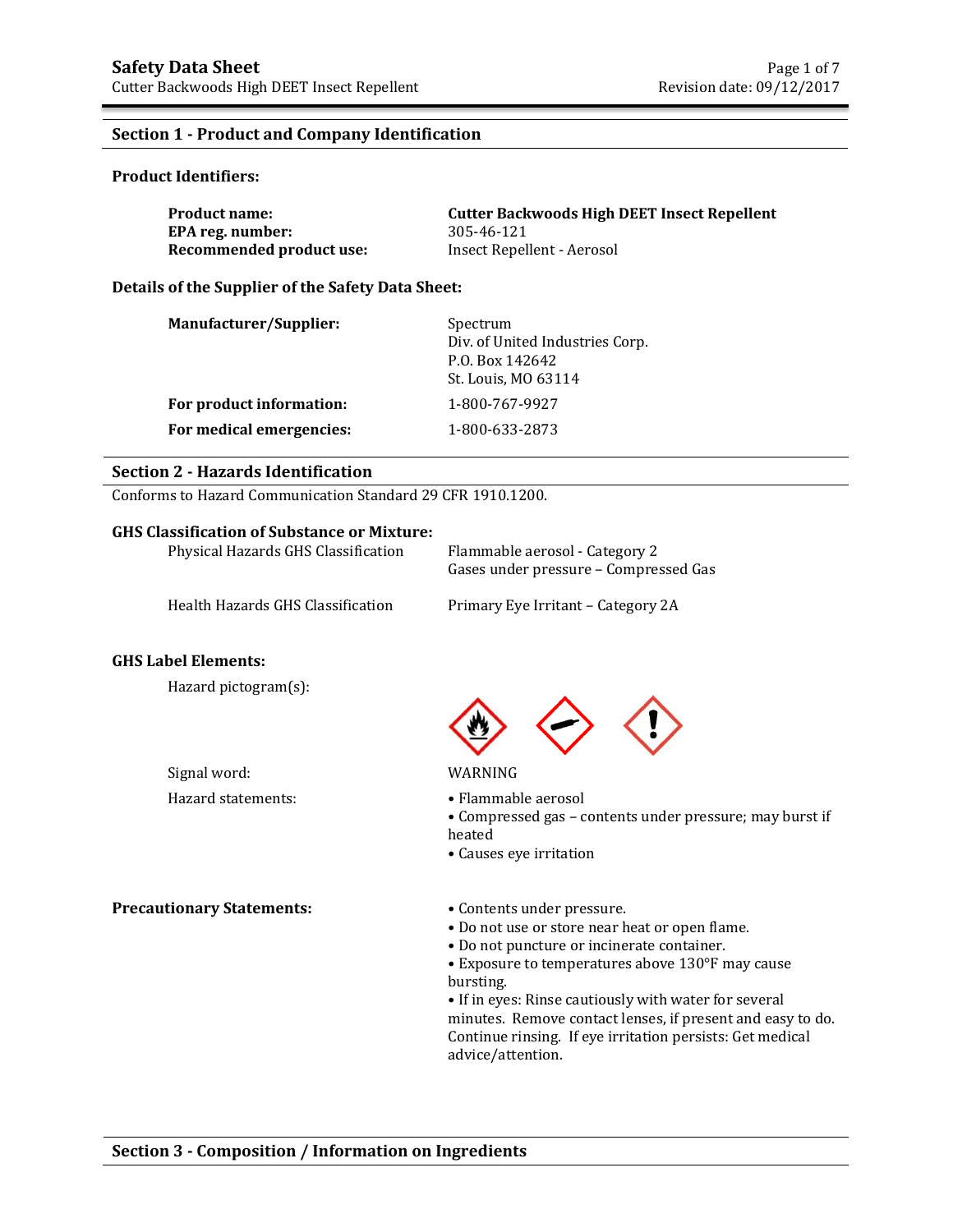| <b>Chemical Name</b>           | CAS#     | <b>Weight Percent</b> |
|--------------------------------|----------|-----------------------|
| DEET (N,N-Diethyl-m-toluamide) | 134-62-3 | 40.0%                 |
| Ethanol                        | 64-17-5  | 20.0%                 |
| Isobutane                      | 75-28-5  | 10.0%                 |

Note: Ingredients not identified are proprietary or non-hazardous. Values are not product specifications.

## **Section 4 - First Aid Measures**

| Eve contact:              | Hold eye open and rinse slowly and gently with water for<br>15-20 minutes. Remove contact lenses, if present, after the<br>first 5 minutes, then continue rinsing. Call a poison control<br>center or doctor for treatment advice.                                 |
|---------------------------|--------------------------------------------------------------------------------------------------------------------------------------------------------------------------------------------------------------------------------------------------------------------|
| <b>Skin contact:</b>      | After returning indoors, wash treated skin with soap and<br>water. Discontinue use if irritation or rash occurs.                                                                                                                                                   |
| Inhalation:               | No special requirements                                                                                                                                                                                                                                            |
| Ingestion:                | Call a poison control center or doctor immediately for<br>treatment advice. Have person sip if able to swallow. Do<br>not induce vomiting unless told to do so by a poison<br>control center or doctor. Do not give anything by mouth to<br>an unconscious person. |
| <b>Note to Physician:</b> | None                                                                                                                                                                                                                                                               |
| General advice:           | If you feel unwell, seek medical advice (show the label<br>where possible). Ensure that medical personnel are aware<br>of the material(s) involved, and take precautions to protect<br>themselves. Keep out of reach of children.                                  |

## **Section 5 - Fire Fighting Measures**

| <b>Flammable properties:</b>                   | Pressurized aerosol container                                                                      |
|------------------------------------------------|----------------------------------------------------------------------------------------------------|
| NFPA classification:                           | NFPA level 1 aerosol                                                                               |
| Suitable extinguishing media:                  | Water fog, foam, $CO2$ , dry chemical                                                              |
| Unsuitable extinguishing media:                | Not available                                                                                      |
| Specific hazards arising from the<br>chemical: | Contents under pressure - container may burst in heat of<br>fire.                                  |
| Protective equipment for firefighters:         | Firefighters should wear full protective clothing including<br>self-contained breathing apparatus. |
| <b>Hazardous combustion products:</b>          | None known                                                                                         |
| <b>Explosion data:</b>                         | Not available                                                                                      |
| Sensitivity to static discharge:               | Not available                                                                                      |
| <b>Personal precautions:</b>                   | Keep unnecessary personnel away. Do not touch or walk<br>through spilled material.                 |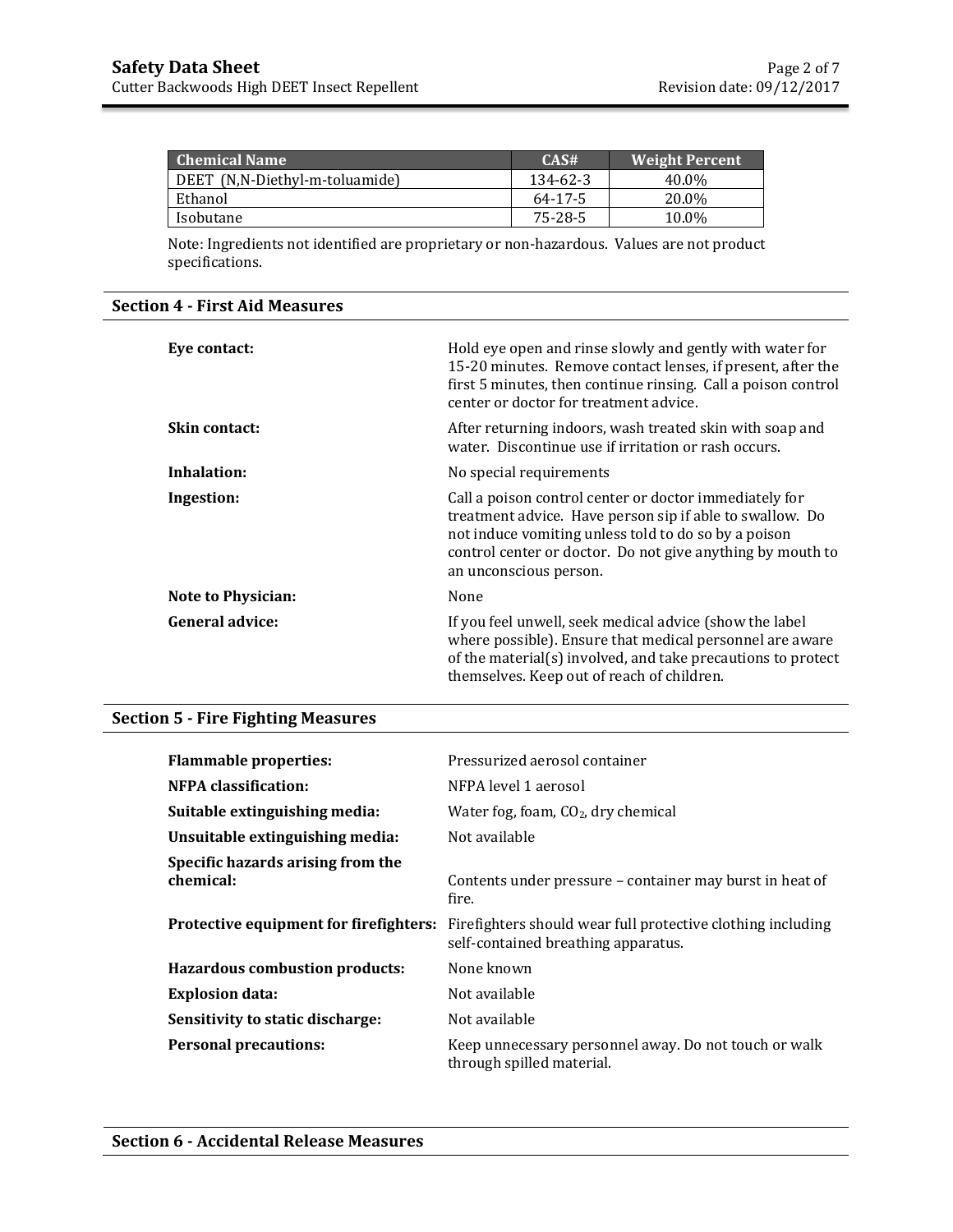| <b>Section 7 - Handling and Storage</b>            |                                                                                                                                                                                                                                                                                                                                                                                                                                                         |
|----------------------------------------------------|---------------------------------------------------------------------------------------------------------------------------------------------------------------------------------------------------------------------------------------------------------------------------------------------------------------------------------------------------------------------------------------------------------------------------------------------------------|
| <b>Methods for containment and</b><br>cleaning up: | Stop leak if without risk. Move containers from spill area.<br>Before attempting clean up, refer to hazard data given<br>above. Small spills may be absorbed with earth, sand or<br>absorbent material swept up and placed in suitable,<br>covered, and labeled containers. Prevent large spills from<br>entering sewers or waterways. Contact emergency<br>services and supplier for advice. Never return spills in<br>original containers for re-use. |
| <b>Environmental precautions:</b>                  | Avoid dispersal of spilled material and runoff and contact<br>with soil, waterways, drains and sewers.                                                                                                                                                                                                                                                                                                                                                  |
| For emergency responders:                          | If specialized clothing is required to deal with the spillage,<br>take note of any information in Section 8 on suitable and<br>unsuitable materials.                                                                                                                                                                                                                                                                                                    |
| <b>Personnel precautions:</b>                      | Remove all sources of ignition. Wear personnel protective<br>equipment as recommended in Section 8. Wash<br>thoroughly after handling.                                                                                                                                                                                                                                                                                                                  |

| <b>Precautions for safe handling:</b> | Put on appropriate personal protective equipment as<br>recommended in Section 8. Pressurized container: protect<br>from sunlight and do not expose to temperatures<br>exceeding 50°C (122°F). Do not pierce or burn, even after<br>use. Do not ingest. Avoid contact with skin, eyes and<br>clothing. Avoid breathing vapor or mist. Use only with<br>adequate ventilation. Store and use away from heat,<br>sparks, open flame or any other ignition source. Use<br>explosion-proof electrical equipment. Use only non-<br>sparking tools. Empty containers retain product residue<br>and can be hazardous. |
|---------------------------------------|--------------------------------------------------------------------------------------------------------------------------------------------------------------------------------------------------------------------------------------------------------------------------------------------------------------------------------------------------------------------------------------------------------------------------------------------------------------------------------------------------------------------------------------------------------------------------------------------------------------|
| Storage:                              | Store in a cool, dry area away from open flame. Do not<br>store above 50°C (122°F).                                                                                                                                                                                                                                                                                                                                                                                                                                                                                                                          |

# **Section 8 - Exposure Controls / Personal Protection**

## **Exposure guidelines:**

| <b>Components with Occupational Exposure Limits</b> |                 |                                                           |      |          |        |          |                 |
|-----------------------------------------------------|-----------------|-----------------------------------------------------------|------|----------|--------|----------|-----------------|
|                                                     |                 | <b>Exposure Limits</b>                                    |      |          |        |          |                 |
|                                                     |                 | <b>ACGIH TLV</b><br><b>SupplierOEL</b><br><b>OSHA PEL</b> |      |          |        |          |                 |
| <b>Chemical name</b>                                | $mg/m^3$<br>ppm |                                                           | ppm  | $mg/m^3$ | ppm    | $mg/m^3$ |                 |
| <b>DEET</b>                                         | TWA             | None                                                      |      |          | None   |          | None            |
| Ethanol                                             | TWA             | 1000                                                      | 1900 | 1000     | ------ | 1000     | 1900            |
| Isobutane                                           | TWA             | Not established                                           |      | 1000     | ------ |          | Not established |

**Engineering controls: General ventilation normally adequate.** 

## **Personal protective equipment:**

**Eye/Face protection:** During application, prevent entry into eyes. Wear safety glasses with side shields if using in large applications. **Skin and body protection:** After returning indoors, wash treated skin with soap and water.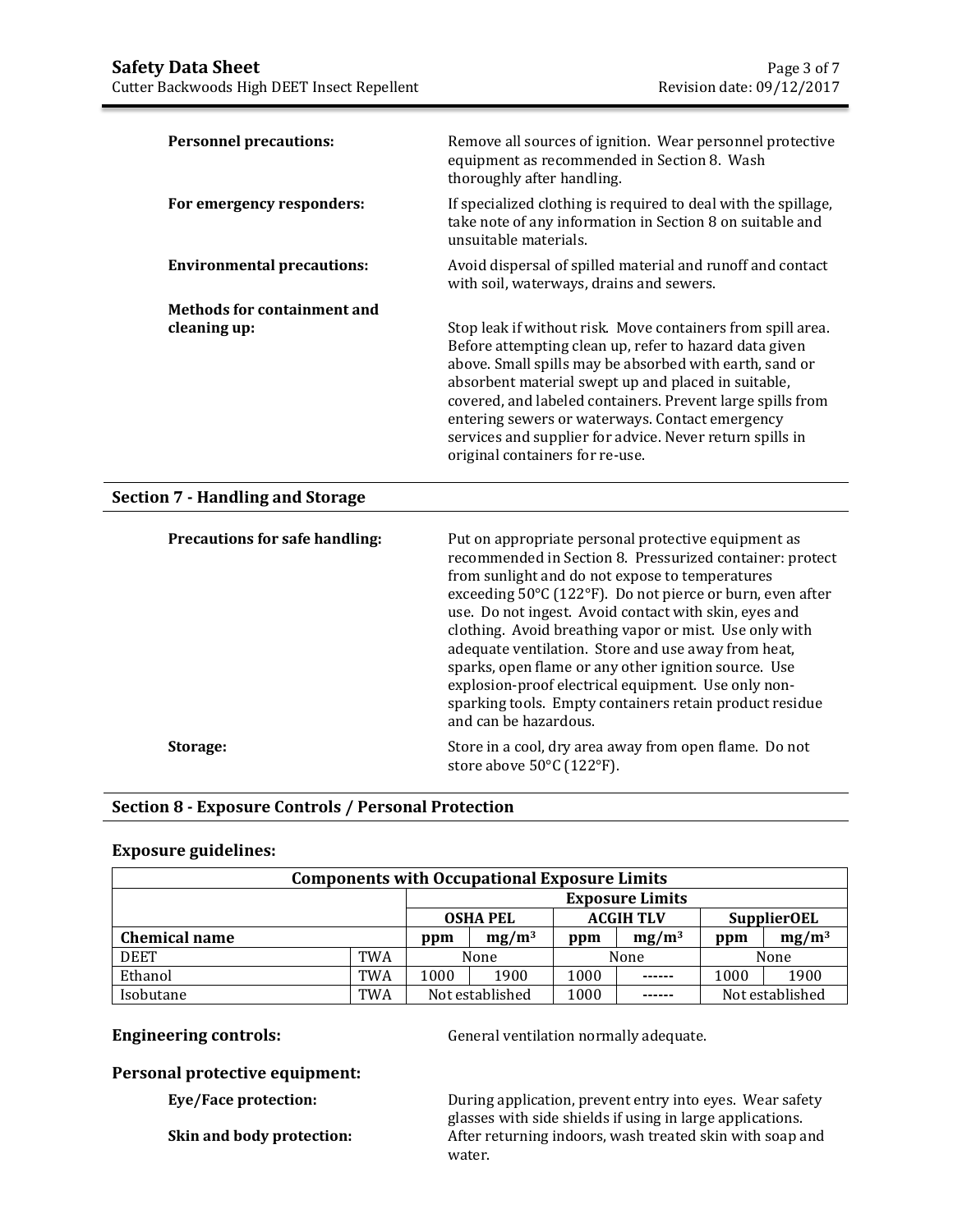| <b>Respiratory protection:</b>         | Where exposure guideline levels may be exceeded, use an<br>approved NIOSH respirator.                                                                                                  |
|----------------------------------------|----------------------------------------------------------------------------------------------------------------------------------------------------------------------------------------|
| <b>General hygiene considerations:</b> | Handle in accordance with good industrial hygiene and<br>safety practices. When using, do not eat or drink. Wash<br>hands before breaks and immediately after handling the<br>product. |

# **Section 9 - Physical & Chemical Properties**

| Appearance:                                        | Clear                    |
|----------------------------------------------------|--------------------------|
| Color:                                             | Colorless to pale yellow |
| <b>Physical state:</b>                             | Pressurized liquid       |
| Odor:                                              | Ethanol & DEET           |
| Odor threshold:                                    | No data available        |
| pH:                                                | 8.3 (liquid portion)     |
| <b>Melting point:</b>                              | No data available        |
| Freezing point:                                    | No data available        |
| <b>Boiling point:</b>                              | No data available        |
| <b>Flash point:</b>                                | 85°F (liquid portion)    |
| <b>Flame Extension</b>                             | 18" (level 1 aerosol)    |
| Flammability limits in air,<br>lower, % by volume: | No data available        |
| Flammability limits in air,<br>upper, % by volume: | No data available        |
| Vapor pressure:                                    | No data available        |
| Vapor density:                                     | No data available        |
| Relative density @ 20°C:                           | 0.922 (liquid portion)   |
| <b>Octanol/water coefficient:</b>                  | No data available        |
| <b>Auto-ignition temperature:</b>                  | No data available        |
| <b>Decomposition temperature:</b>                  | No data available        |
| Solubility:                                        | Miscible in water        |
| <b>Evaporation rate:</b>                           | No data available        |
| % Volatile organic compounds:                      | 30.2                     |

# **Section 10 - Chemical Stability & Reactivity Information**

| <b>Reactivity</b>         |                                              |
|---------------------------|----------------------------------------------|
| Conditions to avoid:      | Do not mix with other chemicals.             |
| Incompatible materials:   | Avoid strong oxidizers.                      |
| <b>Chemical stability</b> |                                              |
| <b>Product stability:</b> | Stable under recommended storage conditions. |
|                           |                                              |

# **Other**

**Hazardous decomposition products:** None known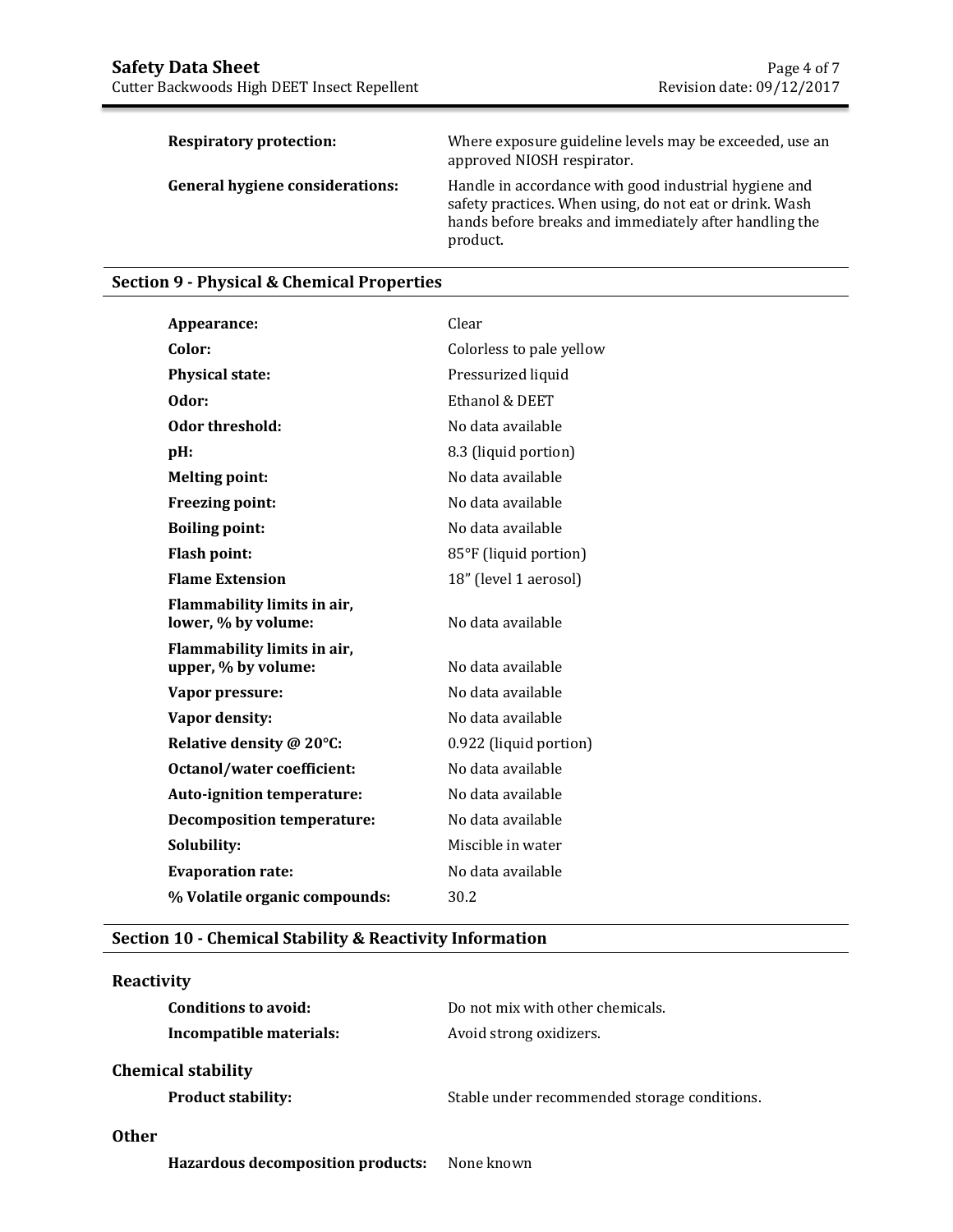**Possibility of hazardous reactions:** Hazardous polymerization does not occur.

# **Section 11 - Toxicological Information**

| Primary eye irritation:           | Causes substantial but temporary eye injury (EPA tox.<br>category II) |
|-----------------------------------|-----------------------------------------------------------------------|
| <b>Primary skin irritation:</b>   | Non-irritating (EPA tox. category IV)                                 |
| Acute dermal:                     | $LD_{50}$ > 5000 mg/kg (EPA tox. category IV)                         |
| Acute inhalation:                 | $LC_{50} > 2$ mg/L (EPA tox. category IV)                             |
| Acute oral:                       | $LD_{50}$ > 2000 mg/kg (EPA tox. category III)                        |
| Sensitization:                    | Not a skin sensitizer.                                                |
| Chronic effects/ Carcinogenicity: | No data available                                                     |
| Mutagenicity:                     | No data available                                                     |
| Reproductive effects:             | No data available                                                     |
| Teratogenicity:                   | No data available                                                     |
| Ecotoxicity:                      | No data available                                                     |

# **Section 12 - Ecological Information**

| <b>Environmental effects:</b>     | No data available |
|-----------------------------------|-------------------|
| <b>Aquatic toxicity:</b>          | None              |
| Persistence / degradability:      | No data available |
| Bioaccumulation / accumulation:   | No data available |
| <b>Partition coefficient:</b>     | No data available |
| Mobility in environmental media:  | No data available |
| <b>Chemical fate information:</b> | No data available |

# **Section 13 - Disposal Considerations**

| Waste codes:                              | Not available                                          |
|-------------------------------------------|--------------------------------------------------------|
| <b>Disposal instructions:</b>             | Dispose in accordance with all applicable regulations. |
| Waste from residues / unused<br>products: | Not available                                          |
| Contaminated packaging:                   | Not available                                          |

# **Section 14 - Transportation Information**

| U.S. Department of Transportation<br>(DOT): | UN-1950, Aerosols, Flammable, 2.1, Limited Quantity |
|---------------------------------------------|-----------------------------------------------------|
| <b>IATA:</b>                                | UN-1950, Aerosols, 2.1                              |
| IMDG:                                       | UN-1950, Aerosols, Flammable, Limited Quantity      |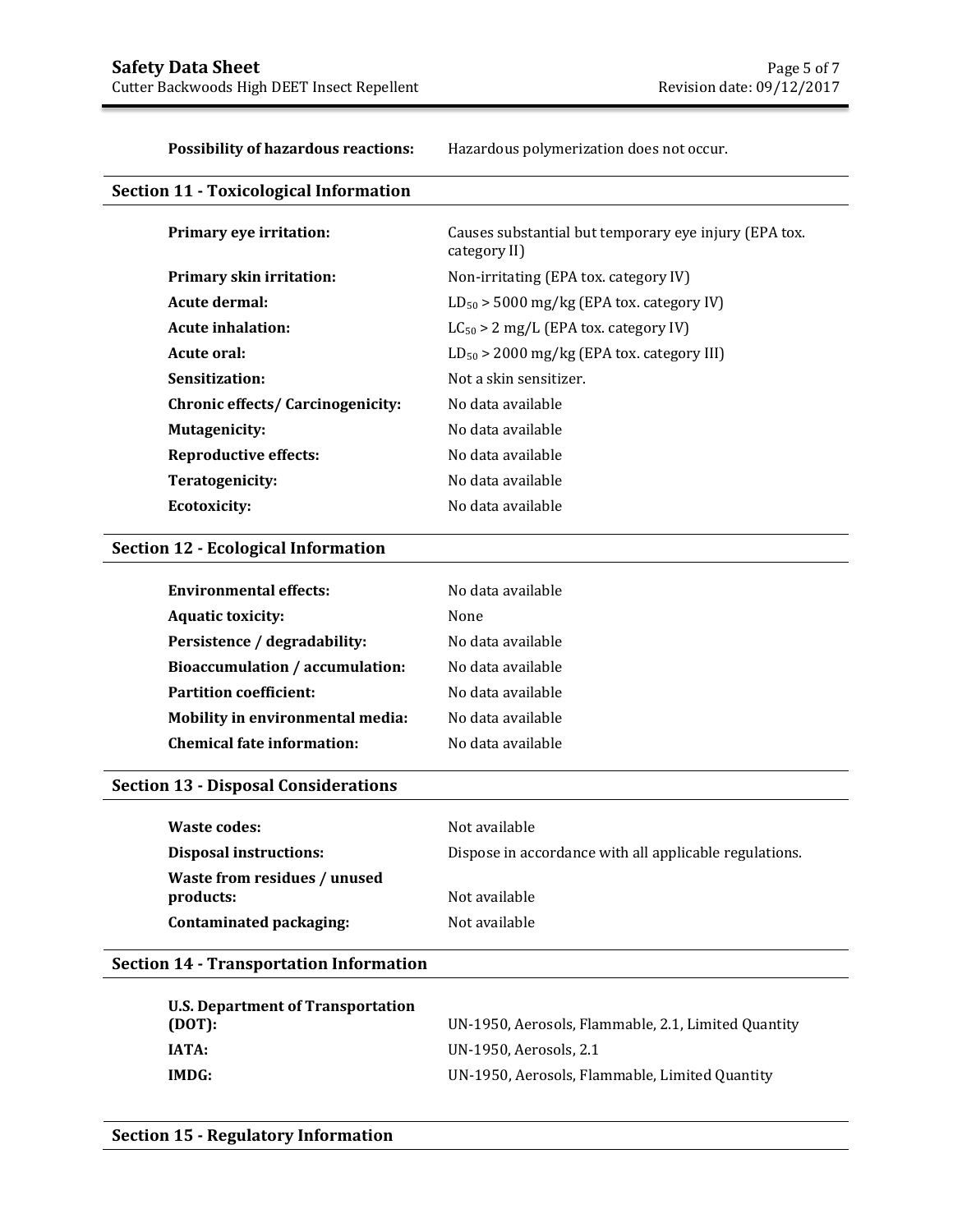|                              | <b>Administration (OSHA):</b>                        | 29 CFR 1910.1200 hazardous chemical<br><b>Occupational Safety and Health</b>                                                                                                                                                                 | N <sub>o</sub>                                                                                                                                                                                                                                                                                                                                                                                                                                                                                                                                                                                                                                                                                                                  |  |  |
|------------------------------|------------------------------------------------------|----------------------------------------------------------------------------------------------------------------------------------------------------------------------------------------------------------------------------------------------|---------------------------------------------------------------------------------------------------------------------------------------------------------------------------------------------------------------------------------------------------------------------------------------------------------------------------------------------------------------------------------------------------------------------------------------------------------------------------------------------------------------------------------------------------------------------------------------------------------------------------------------------------------------------------------------------------------------------------------|--|--|
|                              | quantity:                                            | <b>CERCLA (Superfund) reportable</b>                                                                                                                                                                                                         | Not available                                                                                                                                                                                                                                                                                                                                                                                                                                                                                                                                                                                                                                                                                                                   |  |  |
|                              | <b>Hazard categories</b>                             |                                                                                                                                                                                                                                              |                                                                                                                                                                                                                                                                                                                                                                                                                                                                                                                                                                                                                                                                                                                                 |  |  |
|                              |                                                      |                                                                                                                                                                                                                                              | <b>Superfund Amendments and Reauthorization Act of 1986 (SARA):</b>                                                                                                                                                                                                                                                                                                                                                                                                                                                                                                                                                                                                                                                             |  |  |
|                              | Immediate Hazard<br>Delayed Hazard                   |                                                                                                                                                                                                                                              | N <sub>0</sub><br>N <sub>0</sub>                                                                                                                                                                                                                                                                                                                                                                                                                                                                                                                                                                                                                                                                                                |  |  |
|                              | Fire Hazard<br>Pressure Hazard<br>Reactivity Hazard  |                                                                                                                                                                                                                                              | N <sub>0</sub><br>N <sub>0</sub><br>N <sub>0</sub>                                                                                                                                                                                                                                                                                                                                                                                                                                                                                                                                                                                                                                                                              |  |  |
|                              | <b>Section 302 extremely hazardous</b><br>Substance: |                                                                                                                                                                                                                                              | N <sub>0</sub>                                                                                                                                                                                                                                                                                                                                                                                                                                                                                                                                                                                                                                                                                                                  |  |  |
|                              |                                                      | Section 311 hazardous chemical:                                                                                                                                                                                                              | N <sub>0</sub>                                                                                                                                                                                                                                                                                                                                                                                                                                                                                                                                                                                                                                                                                                                  |  |  |
|                              | <b>Clean Air Act (CAA):</b>                          |                                                                                                                                                                                                                                              | Not available                                                                                                                                                                                                                                                                                                                                                                                                                                                                                                                                                                                                                                                                                                                   |  |  |
|                              | <b>Clean Water Act (CWA):</b>                        |                                                                                                                                                                                                                                              | Not available                                                                                                                                                                                                                                                                                                                                                                                                                                                                                                                                                                                                                                                                                                                   |  |  |
|                              | <b>State regulations:</b>                            |                                                                                                                                                                                                                                              |                                                                                                                                                                                                                                                                                                                                                                                                                                                                                                                                                                                                                                                                                                                                 |  |  |
|                              | <b>FIFRA labeling:</b>                               |                                                                                                                                                                                                                                              | This chemical is a pesticide product registered by the Environmental Protection<br>Agency and is subject to certain labeling requirements under federal pesticide law.<br>These requirements differ from the classification criteria and hazard information<br>required for safety data sheets, and for workplace non-pesticide chemicals.<br>Following is the hazard information as required on the pesticide label:                                                                                                                                                                                                                                                                                                           |  |  |
| Signal word:                 |                                                      | <b>CAUTION</b>                                                                                                                                                                                                                               |                                                                                                                                                                                                                                                                                                                                                                                                                                                                                                                                                                                                                                                                                                                                 |  |  |
| Precautionary<br>statements: |                                                      | Causes substantial but temporary eye injury. Do not get in eyes. Harmful if<br>swallowed. Use of this product may cause skin reactions in rare cases. Wash hands<br>before eating, drinking, chewing gum, using tobacco or using the toilet. |                                                                                                                                                                                                                                                                                                                                                                                                                                                                                                                                                                                                                                                                                                                                 |  |  |
|                              |                                                      | bows and automobiles.                                                                                                                                                                                                                        | FLAMMABLE. Contents under pressure. Keep away from heat, sparks and open<br>flame. Do not puncture or incinerate container. Exposure to temperatures above<br>130°F may cause bursting. Do not apply to synthetic fabrics such as acetate, rayon<br>or spandex. Will not damage cotton, wool or nylon. May damage furniture finishes,<br>leather, plastics and painted and varnished surfaces, including watch crystals, guns,                                                                                                                                                                                                                                                                                                  |  |  |
|                              | <b>Notification status:</b>                          | All ingredients of this product are listed or are excluded from listing on the U.S.<br>Toxic Substances Control Act (TSCA) Chemical Substance Inventory.                                                                                     |                                                                                                                                                                                                                                                                                                                                                                                                                                                                                                                                                                                                                                                                                                                                 |  |  |
|                              | California Prop. 65:                                 | This product does not contain any chemicals known to the state of California to<br>cause cancer, birth defects or any other reproductive harm.                                                                                               |                                                                                                                                                                                                                                                                                                                                                                                                                                                                                                                                                                                                                                                                                                                                 |  |  |
| Disclaimer:                  |                                                      |                                                                                                                                                                                                                                              | Information contained herein was obtained from sources considered technically<br>accurate and reliable. While every effort has been made to ensure full disclosure of<br>product hazards, in some cases data is not available and is so stated. Since<br>conditions of actual product use are beyond control of the supplier, it is assumed<br>that users of this material have been fully trained according to the requirements of<br>all applicable legislation and regulatory instruments. No warranty, expressed or<br>implied, is made and supplier will not be liable for any losses, injuries or<br>consequential damages which may result from the use of or reliance on any<br>information contained in this document. |  |  |